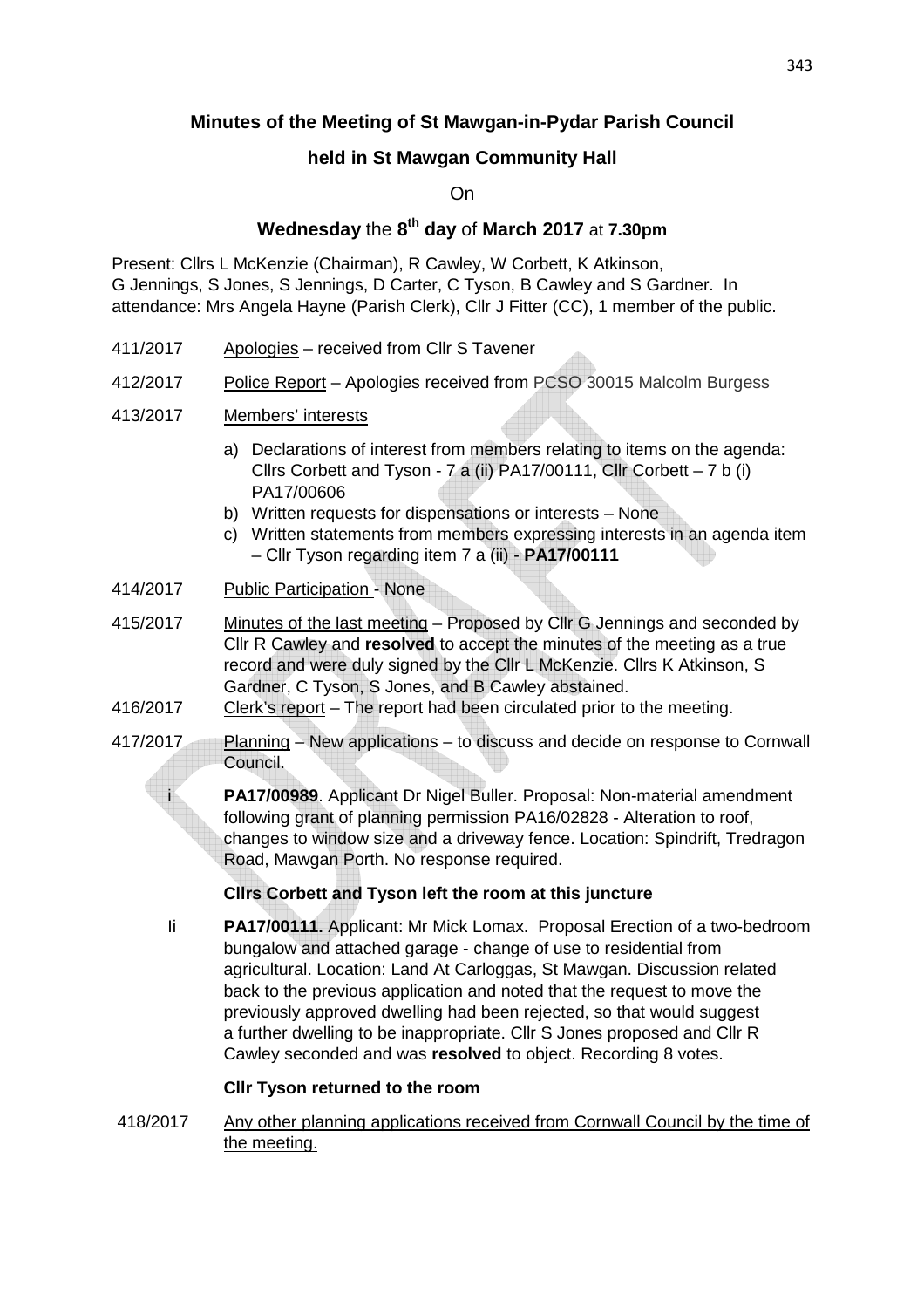i. **PA17/00606**. Application: Telefonica UK Ltd. Proposal: Prior notification of proposed telecommunications development, namely installation of a 12.5m high 1S lattice tower with 3 antennas fixed to the headframe, 2 x 0.3m dishes, a HUAWEI BTS3900AL Cabinet, a TSC Cabinet and associated equipment Location: Land East of Little Bre Pen Farm for Proposed Telecommunications Equipment Trevarrian Newquay Cornwall TR8 4AF. Due to the late notice of the advice of this application, the majority of councillors having been unable to view the online planning details, thus the Chair deferred a decision. The Clerk to receive Cllrs' comments and votes within a 5-day period and submit to Development Officer of Planning and Sustainable Development Service for his consideration.

## **Cllr Corbett returned to the room**

- ii **PA16/12074**. Applicant: Mr Rolf Munding. Proposal: Renovation, extension and re-use of existing listed agricultural buildings and dwelling, demolition of existing pole barn, construction of earth-sheltered building for spa treatments, biomass boiler, provision of car park, landscaping and other associated development to create luxury spa resort with six holiday accommodation units. Location: Whitewater Farm, Road from Junction North of Whitewater Farm to Cherry Hill, St Columb TR9 6DR. Extension of time granted. Deferred for consideration at April's PC meeting.
- iii) **PA16/12075**. Applicant Mr Rolf Munding. Proposal: Listed Building Consent for renovation, extension and re-use of existing listed agricultural buildings and dwelling, demolition of existing pole barn, construction of earth-sheltered building for spa treatments, biomass boiler, provision of car park, landscaping and other associated development to create luxury spa resort with six holiday accommodation units. Location: Whitewater Farm Road from Junction North of Whitewater Farm to Cherry Hill St Columb TR9 6DR. Extension of time granted. Deferred for consideration at April's PC meeting.
- 419/2017 Advices and decisions by Cornwall Council circulated prior to meeting.
	- i. **PA16/12027 Prior approval not req'd (AF/TEL/DEM)**. Applicant: E E Ltd. Proposal: Telecommunications prior notification for removal and replacement of 1 no. existing 15m monopole mast with 1 no. 15m monopole mast holding an antenna array and 1 no. 0.3m transmission dish, removal and replacement of 1 no. existing Berkeley cabinet with 1 no. Cobra cabinet. Location: Communications Mast Orange, Penvose Farm Holiday Park, Tregurrian.
	- ii. **PA16/11143 WITHDRAWN** Applicant: Mrs Lucy Petersen. Proposal: Certificate of lawfulness for existing residential use of The Garage. Location: Porth Farm Cottages, Access To Porth Farm, Mawgan Porth.
	- iii. **PA17/00040/PREAPP Closed advice given**. Applicant: Mr And Mrs Alan Evans. Proposal: Pre-application advice for conversion and change of use of agricultural barn to dwelling. Location: Agricultural Barn West of Little Lanherne Farm, St Mawgan. Cllr Corbett proposed and Cllr S Jennings seconded and it was **resolved** that the PC write to the Head of Planning to raise concerns of a conflict in accordance with Policy 14 Development Plan (Cornwall Local Plan, 2016). Cllr S Gardner abstained.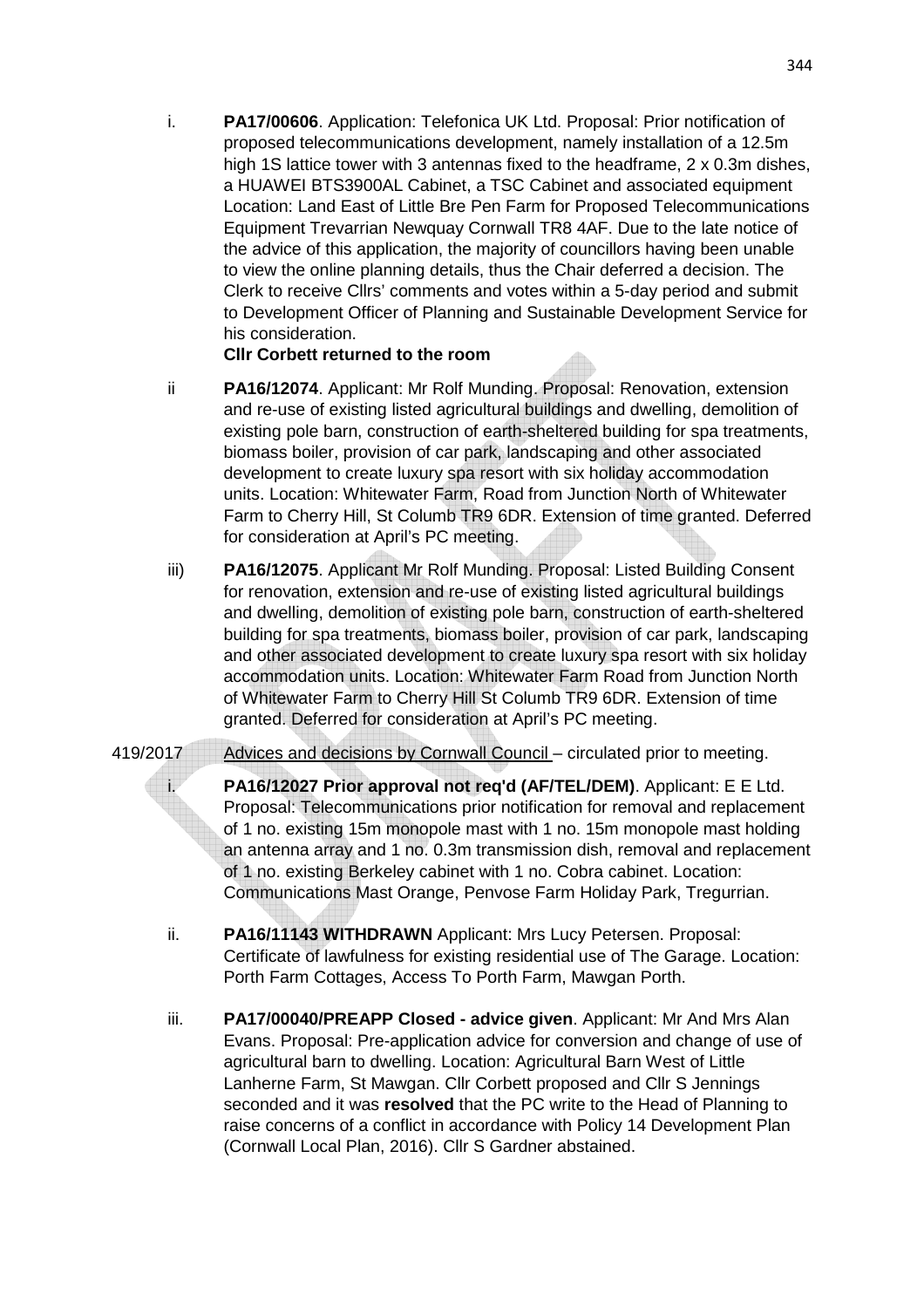iv. **PA16/11495 APPROVED** Applicant: Mr Nick Robertson. Proposal: Proposed alterations and additions to the existing dwelling and the proposed extension and use of the existing barn as ancillary accommodation on land at Polgreen Manor, St Mawgan.

Planning decision received from Cornwall Council by the time of the meeting

- v Appeal Ref: **APP/D0840/W/16/3164059** Application: Land at Trenance, Access to Trenance Estate, Trenance TR8 4DD. Decision: Appeal dismissed.
- 420/2017 Planning Enforcement Issues None
- 421/2017 Working groups to receive reports if any
	- (a) Amenities
		- a) Notice Boards Cllr McKenzie informed the Council that business owners would like to change the backing board and pins on St Mawgan Parish Notice Boards. There were no objections.
		- b) Street Party on Playing Field The Clerk had received a booking of the Playing Field for St Mawgan-in-Pydar School to hold a Street Party on  $16^{th}$  June.
		- c) RoSPA inspection of Playground equipment to take place in April.
	- (b) Transport and Rights of Way
		- i) Verges/hedgerows Some cutting back of hedgerows reported. Thanks were given by the Chair on behalf of the Parish Council to Cllr Fitter for his continued resolve to ensure the verges are also addressed.
		- ii) Cllr Tyson commented that a previous issue regarding a raised manhole cover at Lanvean reported to CC Highways had not been addressed, and that top-dressing to road at Lanvean (by Trevenna Cross) had been washed away by the recent rain, causing 'ruts' in the road. The Clerk to liaise with Cllr Fitter.
		- iii) Footpaths due to adverse weather a report not available
	- (c) Beach and Environment
		- i) Beach Clean Contract Content with service and cost by current contractor it was proposed by Cllr S Jennings and seconded by Cllr G Jennings and **resolved** to award a contract for a further year at 2016 rates to Mr M Farmer, in accordance with Financial Regulation 11.1 (e) Cllr S Gardner abstained.
		- ii) Re-siting of bench at Mawgan Porth Beach The Clerk notified the PC that the bench has been re-positioned to the wall.
		- iii) Water-based activity signage no comment received.
	- (d) Denzell Downs
		- i) The Chair informed the PC that a meeting had been held by Grantscape with representatives of REG power, Colan Parish Council and the PC Denzell Downs awarding panel at St Mawgan Community Hall on 28<sup>th</sup> February. Amendments had been made to the working document and the Chair was pleased to inform the PC that the Denzell Downs Community Benefit Fund is now live, with applications invited to Grantscape's website for panel consideration.
	- (e) Burial Ground None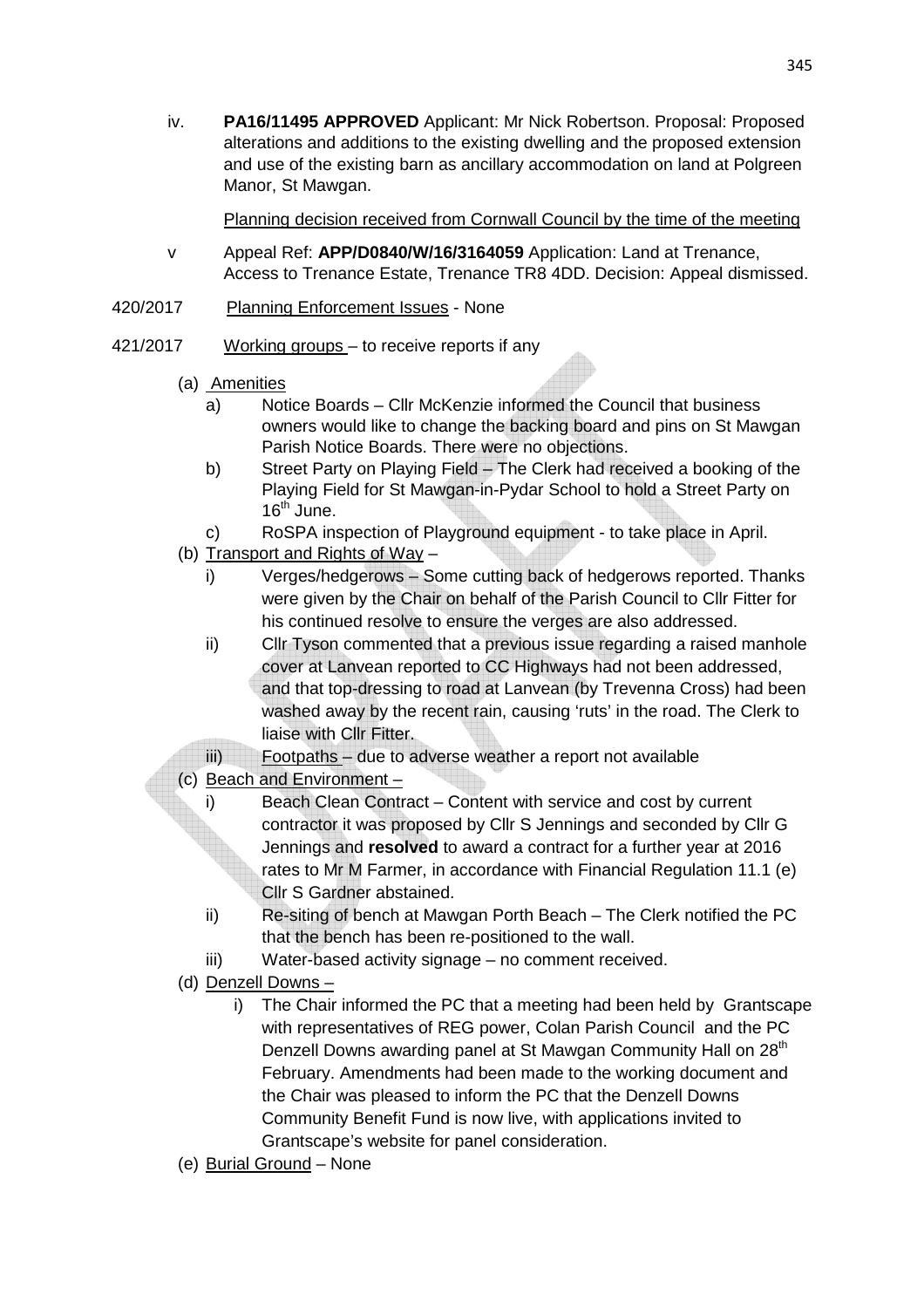- 422/2017 St Mawgan Community Hall Matters are in the hands of P Roberts acting as Chair and Treasurer.
- 423/2017 Specific Issue Neighbourhood Plan none received
- 424/2017 To receive reports from meetings
	- (a) Mawgan Porth Hall none received
	- (b) Newquay Cornwall Airport none received

### 425/2017 HMRC

- (a) To agree to purchase payroll package at £70 per annum at expiry August 2017. Cllr Corbett proposed and Cllr Atkinson seconded and **resolved** to approve. Cllr Gardner abstained.
- (b) To agree to reimburse P Roberts for cost incurred for enrolment in HMRC payroll package 2016/17 - £70.00. Proposed by Cllr Corbett and Cllr Atkinson seconded and **resolved** to approve.
- 426/2017 Election Timetable circulated prior to meeting
- 427/2017 'Working With Your Council' Clerk's wish to enrol to inform study prior to enrolment on CiLCA course. Proposed by Cllr W Corbett and seconded by Cllr K Atkinson and **resolved** at a cost of £250+VAT.
- 428/2017 Accounts to approve payment of accounts. Cllr Corbett proposed and Cllr S Jennings seconded, and it was resolved to approve payment of accounts as listed below:

| <b>Name</b>                     | <b>Details</b>                           | <b>Amount £</b> |
|---------------------------------|------------------------------------------|-----------------|
| A Hayne                         | Salary and Expenses - February           | 753.53          |
| S Plant (Bubb Maintenance)      | February: Maintenance                    | 800.00          |
|                                 | Footpaths                                | 100.00          |
| A Prowse                        | St Mawgan Toilet Clean - February        | 210.00          |
| <b>Reef Water Solutions Ltd</b> | Legionnaires test and service - February | 35.00           |
| Vodafone Ltd.                   | Mobile phone - February                  | 17.85           |
| <b>Campaign to Protect</b>      | Membership Gift 2017/18                  | 36.00           |
| <b>Rural England (CPRE)</b>     |                                          |                 |
| <b>St Mawgan Community Hall</b> | Donation 2017                            | 500.00          |
| Mawgan Porth Village Hall       | Donation 2017                            | 500.00          |
| <b>St Mawgan Community Hall</b> | Hall Hire: Jan & Mar 17                  | 42.00           |
| <b>TOTAL</b>                    |                                          | £2994.38        |

- 429/2017 To note and discuss if appropriate the correspondence received since the last meeting
- 430/2017 Notice of items for the next meeting –village verges etc

Meeting closed at: 8:50pm

#### Date of next meeting:

to be held at Mawgan Porth Village Hall on 12<sup>th</sup> April 2017 at 7.30pm